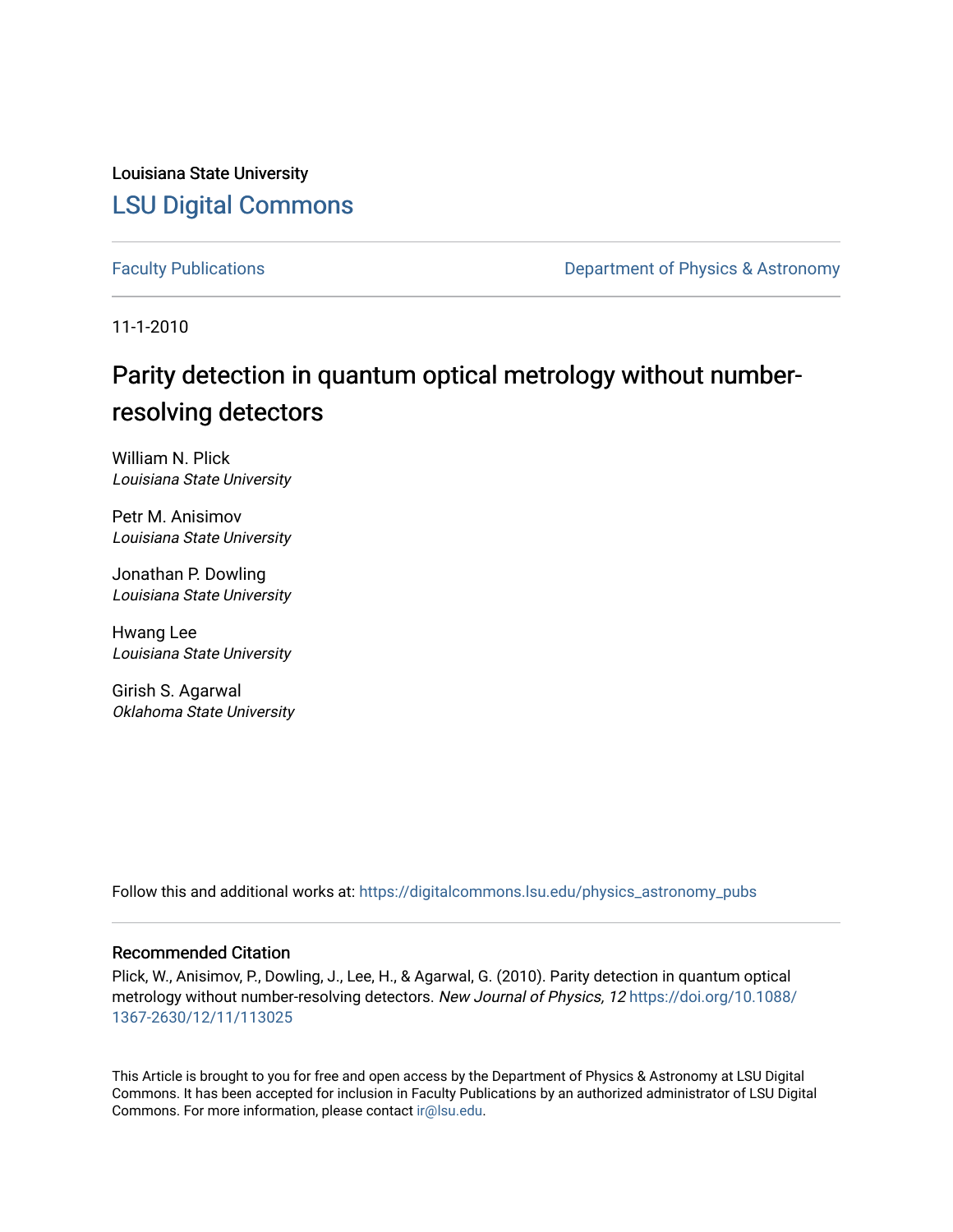## **New Journal of Physics**

The open access journal at the forefront of physics



#### **OPEN ACCESS**

## Parity detection in quantum optical metrology without number-resolving detectors

To cite this article: William N Plick et al 2010 New J. Phys. **12** 113025

View the [article online](https://doi.org/10.1088/1367-2630/12/11/113025) for updates and enhancements.

#### You may also like

- [Contextual Wavefunction collapse: an](/article/10.1088/1367-2630/aaecec) [integrated theory of quantum](/article/10.1088/1367-2630/aaecec) [measurement](/article/10.1088/1367-2630/aaecec)

Barbara Drossel and George Ellis

- [Mesoscopic conductance fluctuations in](/article/10.1088/1367-2630/11/11/113025) [InAs nanowire-based SNS junctions](/article/10.1088/1367-2630/11/11/113025) T S Jespersen, M L Polianski, C B Sørensen et al. -
- [Analog nature of quantum adiabatic](/article/10.1088/1367-2630/ab51f9) [unstructured search](/article/10.1088/1367-2630/ab51f9) Mikhail Slutskii, Tameem Albash, Lev Barash et al.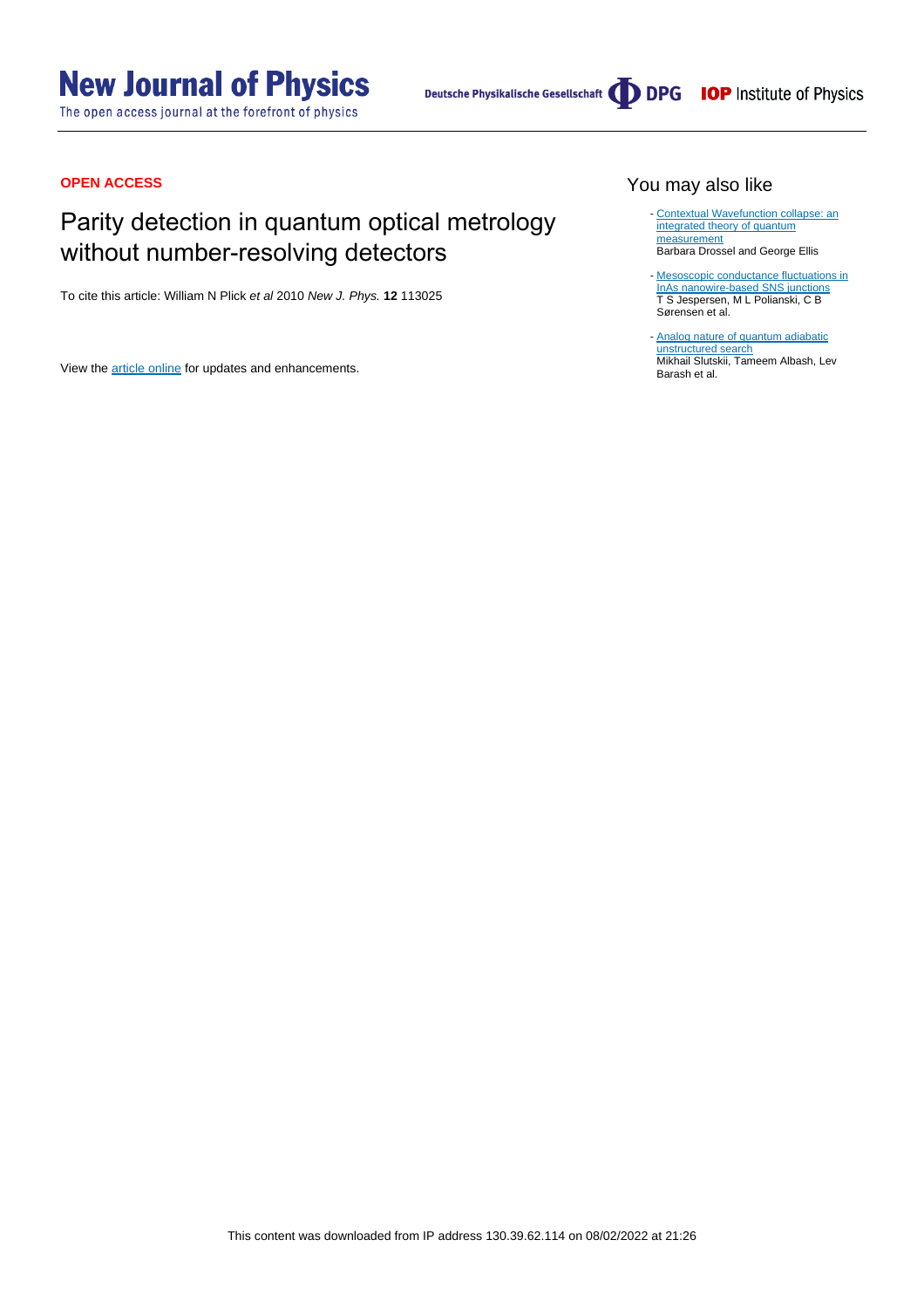# New Journal of Physics

The open-access journal for physic

## **Parity detection in quantum optical metrology without number-resolving detectors**

### William N Plick<sup>1,3</sup>, Petr M Anisimov<sup>1</sup>, Jonathan P Dowling<sup>1</sup>, **Hwang Lee**<sup>1</sup> **and Girish S Agarwal**<sup>2</sup>

<sup>1</sup> Department of Physics and Astronomy, Hearne Institute for Theoretical Physics, Louisiana State University, Baton Rouge, LA 70803, USA <sup>2</sup> Department of Physics, Oklahoma State University, Stillwater, OK 74078, USA E-mail: [william.plick@univie.ac.at](mailto:william.plick@univie.ac.at)

*New Journal of Physics* **12** (2010) 113025 (12pp) Received 14 July 2010 Published 11 November 2010 Online at <http://www.njp.org/> doi:10.1088/1367-2630/12/11/113025

**Abstract.** We present a method for directly obtaining the parity of a Gaussian state of light without recourse to photon-number counting. The scheme uses only a simple balanced homodyne technique and intensity correlation. Thus interferometric schemes utilizing coherent or squeezed light and parity detection may be practically implemented for an arbitrary photon flux. Specifically, we investigate a two-mode, squeezed light, Mach–Zehnder interferometer and show how the parity of the output state may be obtained. We also show that the detection may be described independently of the parity operator and that this 'parity-by-proxy' measurement has the same signal as traditional parity.

#### **Contents**

|                   | 1. Introduction                                                                       | $\overline{2}$          |
|-------------------|---------------------------------------------------------------------------------------|-------------------------|
|                   | 2. Review of two-mode squeezed vacuum-fed Mach-Zehnder interferometry                 | 3                       |
|                   | 3. Practical measurement of the parity of a single-mode field using balanced homodyne | $\overline{\mathbf{4}}$ |
|                   | 4. Alternative setup                                                                  | 8                       |
|                   | 5. Summary                                                                            | 10                      |
|                   | <b>Acknowledgments</b>                                                                |                         |
|                   | <b>Appendix A</b>                                                                     |                         |
|                   | <b>Appendix B</b>                                                                     |                         |
| <b>References</b> |                                                                                       | 12                      |
|                   |                                                                                       |                         |

<sup>3</sup> Author to whom any correspondence should be addressed.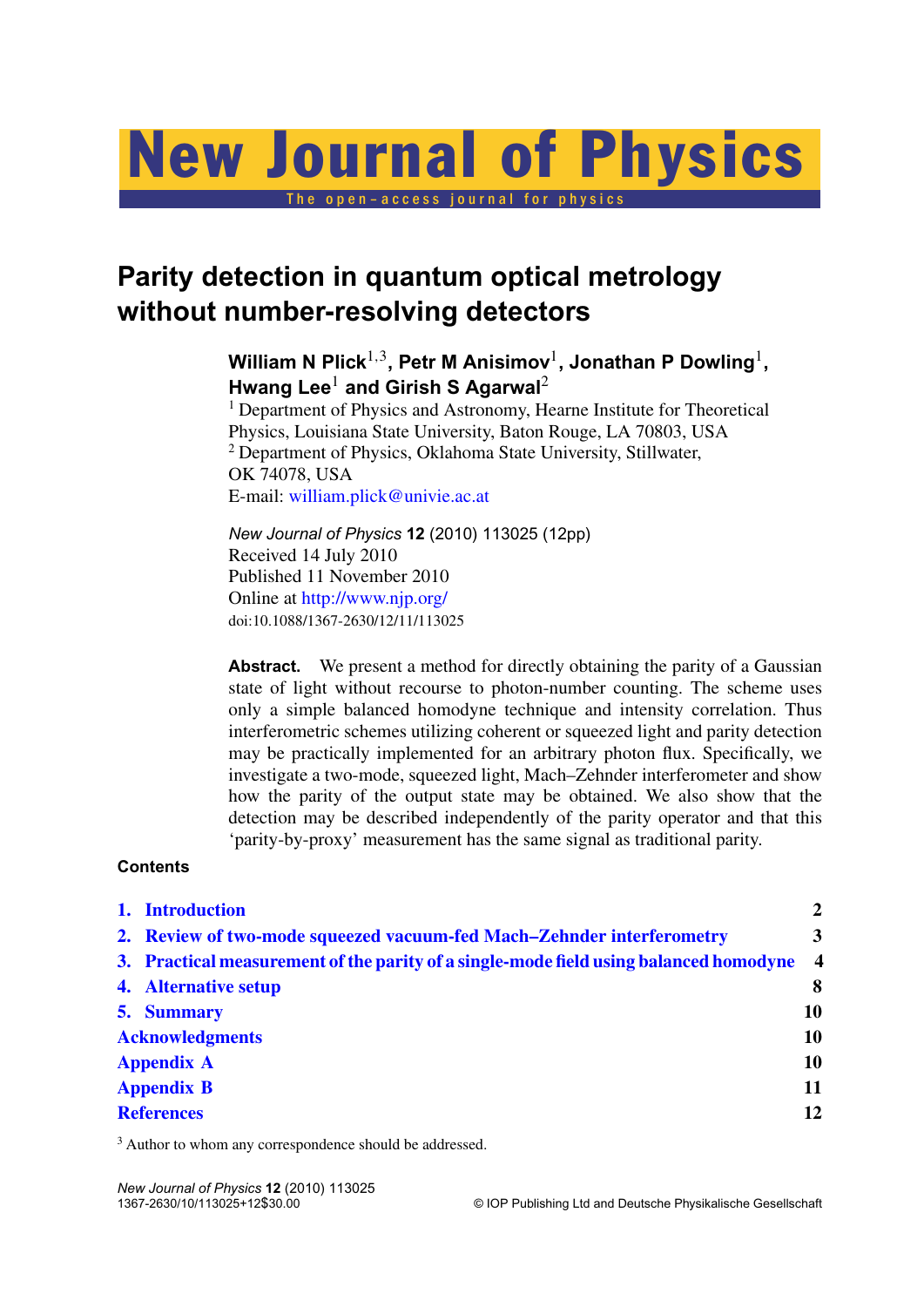#### <span id="page-3-0"></span>**1. Introduction**

Quantum metrology, in part, is the investigation of methods of accurate and efficient phase estimation. To this end, various interferometric setups have been proposed. They mainly differ in the light they use and—as a consequence—the detection scheme that is required for obtaining the phase information [\[1\]](#page-13-0).

The most common interferometric setup is to input a strong coherent laser beam into one port of a beam splitter. One output is retained as a reference, while the other is sent out to interact with some phase-bearing process (called the probe beam): this could be a medium that changes the properties of the light in the presence of magnetic fields [\[2\]](#page-13-0) to a path difference caused by the presence of a gravitational distortion [\[3,](#page-13-0) [4\]](#page-13-0). The change in distance of some distant object could also be measured by reflecting the probe beam off this target. When the light returns it is recombined on a second beam splitter with the reference beam. The amount of light that exits one, or the other, output port of this beam splitter is dependent on the phase difference between the two beams, allowing measurement of the probed object. Typically the intensity of one output port is subtracted from the other, canceling out phase distortions endemic to the device itself.

There are many variants of this basic machine. One of the most important metrics by which they are compared is their ability to measure as small a change in the probe phase as possible. Quantum mechanics puts limits on how sensitive devices can be made. For classical light (that is coherent light) the limit is known as the shot-noise limit and is given by  $1/\sqrt{I}$ , where *I* is the intensity of the input light. By taking advantage of quantum 'tricks' (such as the use of entangled light in the device), the more fundamental Heisenberg limit may be reached; this limit is given by  $1/n$  where—in most cases—*n* is the average number of photons in the input. By making adjustments to the measurement scheme the Cramer–Rao bound may be approached; this is a fundamental limit given by information theoretic arguments and is dependent on the quantum state of the input light.

Parity has been shown to be a very useful method of detection in interferometry for a wide range of input states. For many input states, parity does as well, or nearly as well, as state-specific detection schemes [\[5\]](#page-13-0). Furthermore, as has been reported recently, parity paired with a two-mode, squeezed-vacuum interferometer actually reaches below the Heisenberg limit, achieving the Cramer–Rao bound on phase sensitivity [\[6\]](#page-13-0). Mathematically, parity detection is described by a simple, single-mode operator

$$
\hat{\Pi} = (-1)^{\hat{N}},\tag{1}
$$

where  $\hat{N}$  is the photon number operator. Hence, parity is simply the evenness or oddness of the photon number in an output mode.

The extreme sensitivity of parity can be explained by examining what happens when the parity operator is back-propagated through a beam splitter (this is the  $\hat{\mu}$  operator in the language of  $[6]$ 

$$
\hat{\mu} = \sum_{N=0}^{\infty} \sum_{M=0}^{N} |N - M, M\rangle \langle M, N - M|,
$$
\n(2)

where the two positions in the state vectors represent the two modes of the device. As stated in [\[7\]](#page-13-0), this operator picks up all the off-diagonal, phase-bearing terms in the density matrix of the two-mode light field, which is the reason for its high degree of phase sensitivity.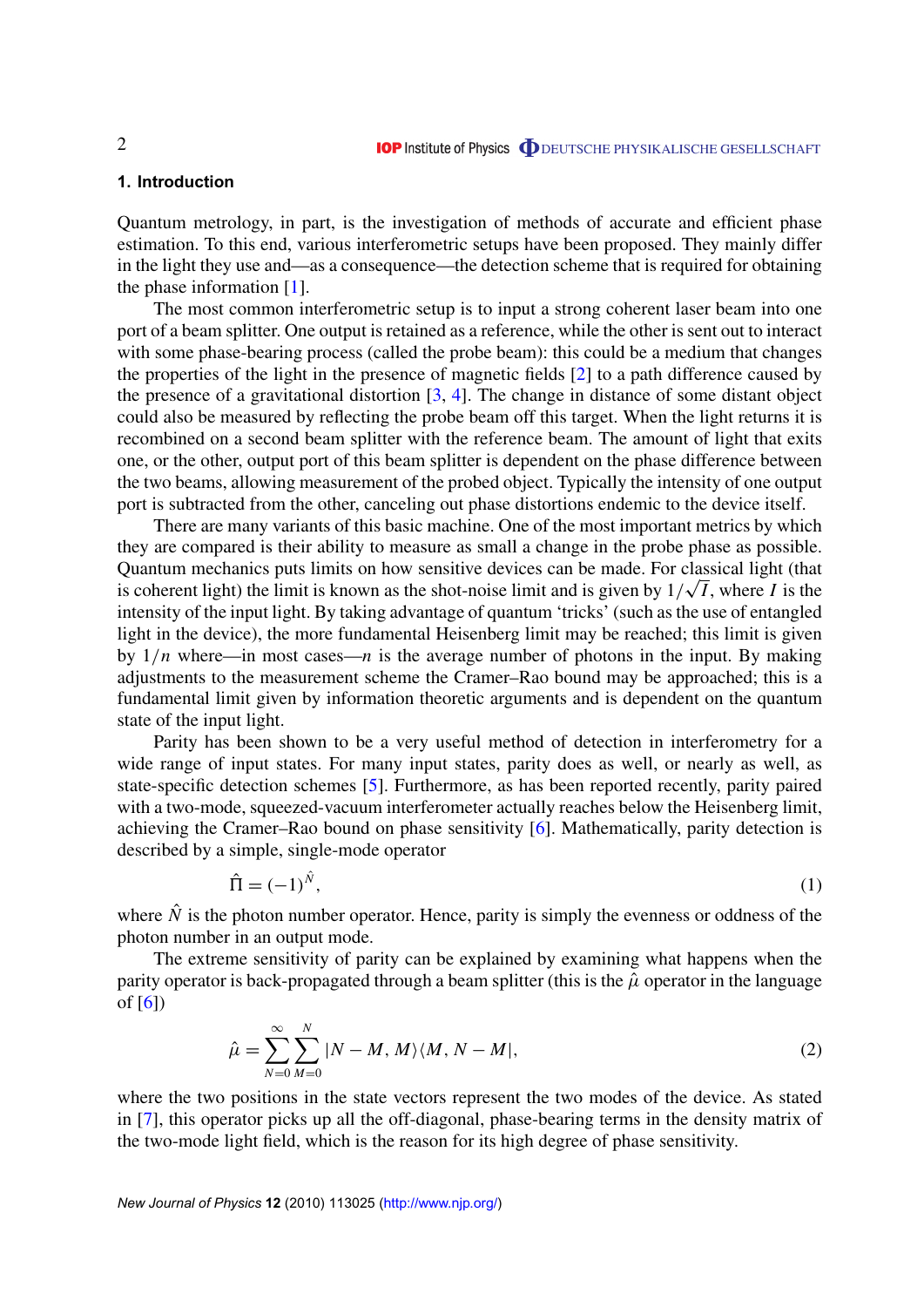<span id="page-4-0"></span>

**Figure 1.** Diagrammatic representation of a two-mode squeezed vacuum-fed MZI. An optical parametric amplifier is pumped with a strong coherent beam, emitting highly correlated photons into two vacuum modes. These modes then interact with a  $50:50$  beam splitter, a phase shift, and another beam splitter. Parity detection may then be performed on either mode. This setup is both supersensitive and super-resolving.

A potential advantage of parity detection might be metrology in the presence of loss. Many of the states that show the greatest potential phase sensitivity also quickly degrade in lossy environments, limiting their usefulness. In a real-world application of super-sensitive remote sensing it may, or may not, be advantageous to use delicate quantum light—depending on the current conditions in the environment. One could imagine an adaptable device that could be used to send one of several different states out into the environment to perform measurement: perhaps an N00N state [\[8\]](#page-13-0) for low loss, an  $M\&M'$  state [\[9\]](#page-13-0) for intermediate loss and a coherent state for high loss [\[10,](#page-13-0) [11\]](#page-13-0). The receiver for such a device need not be different for each kind of light, but could always use parity detection, adding some robustness and ease of implementation.

Experimentally, parity is often measured, directly, by counting the number of photons in the light field. Unfortunately, number-resolving detectors are difficult to make and operate and work only at low photon numbers [\[12,](#page-13-0) [13\]](#page-13-0). Although there is considerable effort and continual progress in this field of quantum optical metrology [\[12\]](#page-13-0), [\[14\]](#page-13-0)–[\[21\]](#page-13-0), it would be useful to have another way of determining parity. Moreover, photon number counting is more than is necessary to obtain the parity of a state. Alternatively, a nonlinear optical Kerr interferometer may be used to find the evenness or oddness of a light field [\[22\]](#page-13-0). But the feasibility of this scheme rests on the availability of materials with large nonlinearities. In this paper, we present a method of obtaining parity directly—without recourse to cumbersome photon-number-resolving detectors or Kerr materials. Our method is much simpler for states of light that have Gaussian Wigner functions (a class that includes both squeezed and coherent light). We focus on the two-mode, squeezed vacuum Mach–Zehnder interferometry (MZI) mentioned above and present a complete setup that allows implementation of our promising scheme.

#### **2. Review of two-mode squeezed vacuum-fed Mach–Zehnder interferometry**

In a recent paper by Anisimov *et al* [\[6\]](#page-13-0), it was shown that an MZI fed with a two-mode squeezed vacuum state and utilizing parity detection could reach below the Heisenberg limit on phase sensitivity in the limit of a few photons. In the high-photon limit, the sensitivity goes as  $\Delta \phi \simeq 1/\bar{n}$ , approximately the Heisenberg limit. For all photon numbers the setup hits the Cramer–Rao bound. The setup is also super-resolving. A diagram of this kind of setup is provided in figure 1.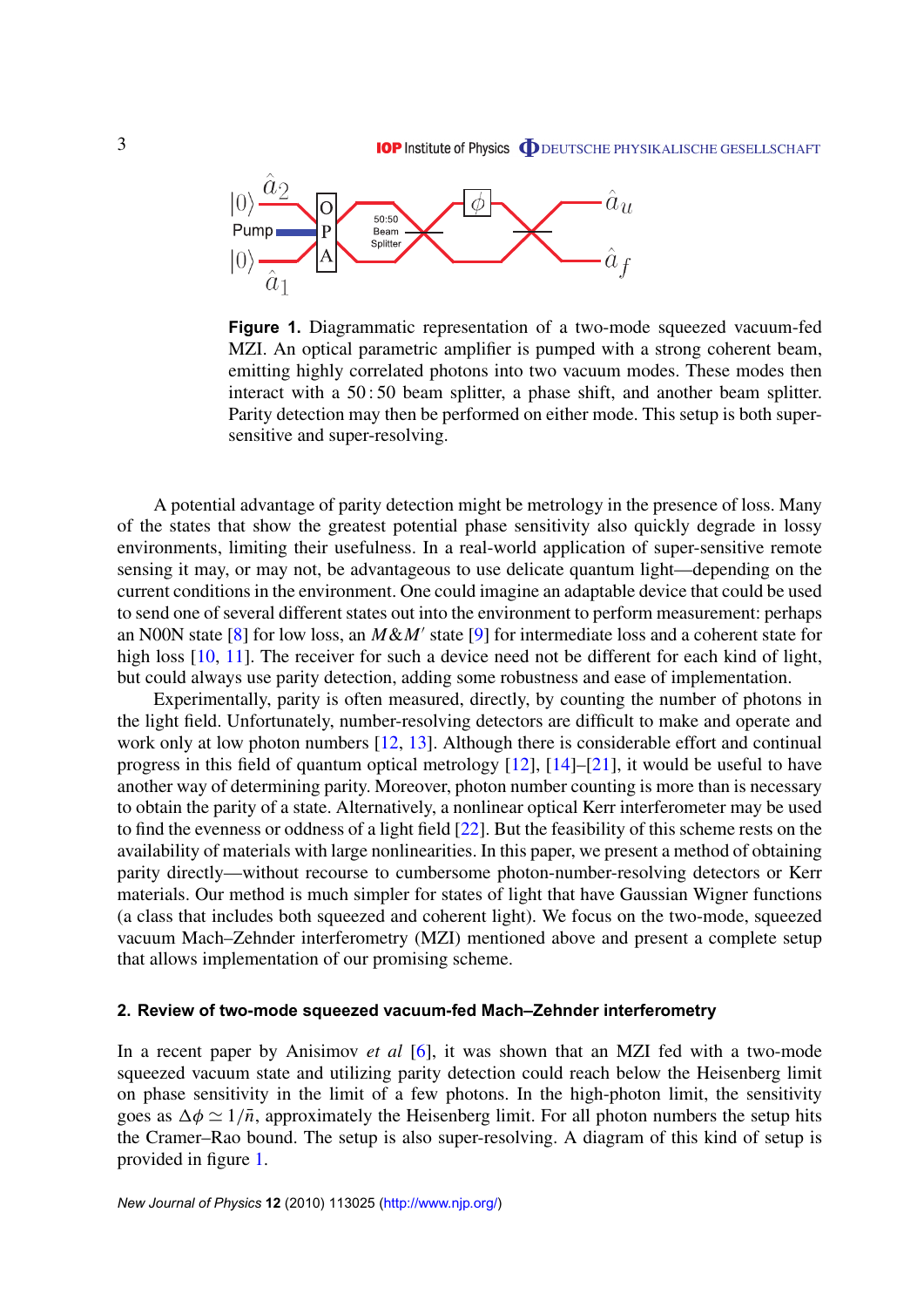<span id="page-5-0"></span>Two-mode squeezed vacuum light is produced when a crystal with high  $\chi^{(2)}$  nonlinearity is pumped with a laser (there are other methods, but this is the most preferred one). Photons are produced that have very high degrees of temporal correlation across two spatial modes. The state vector for this is given by

$$
|\xi_{TM}\rangle = \exp(re^{-i\Theta}\hat{a}\hat{b} - re^{i\Theta}\hat{a}^{\dagger}\hat{b}^{\dagger})|0,0\rangle
$$
  
= 
$$
\frac{1}{\cosh(r)}\sum_{n=0}^{\infty}e^{in(\Theta+\pi)}[\tanh(r)]^{n}|n,n\rangle,
$$
 (3)

where  $r$  is the gain, a parameter characterized by the strength of the nonlinearity and the intensity of the pump beam (there are many conventions for defining the gain, so it is useful to point out that *r* is defined very consistently throughout this paper), and  $\Theta$  is the phase of the pump beam. The high degree of correlation is evident and photons are produced only pairwise into the two modes. As the light travels through the interferometer, the transformation of the operators is described by

$$
\begin{bmatrix} \hat{a}_u \\ \hat{a}_f \end{bmatrix} = \frac{1}{2} \begin{bmatrix} 1 & i \\ i & 1 \end{bmatrix} \begin{bmatrix} 1 & 0 \\ 0 & e^{i\phi} \end{bmatrix} \begin{bmatrix} 1 & i \\ i & 1 \end{bmatrix} \begin{bmatrix} \mu \hat{a}_1 + v \hat{a}_2^{\dagger} \\ \mu \hat{a}_2 + v \hat{a}_1^{\dagger} \end{bmatrix},\tag{4}
$$

where  $\mu = \cosh(r)$  and  $\nu = \sinh(r)e^{i\Theta}$ .

#### **3. Practical measurement of the parity of a single-mode field using balanced homodyne**

The relationship between the parity of a single-mode field and the value of the Wigner function at the origin has been known for some time [\[23\]](#page-13-0). It is simply

$$
\langle \hat{\Pi} \rangle = \frac{\pi}{2} W(0, 0). \tag{5}
$$

We present a complete and concise derivation of this fact for the sake of clarity and completeness in appendix [A.](#page-11-0) The Wigner functions of unknown quantum states are typically reconstructed after performing optical quantum state tomography [\[24\]](#page-13-0). Homodyne measurements are used to measure the expectation values of the creation and annihilation operators at different bias phases (each phase constituting a slice). The full Wigner function can then be built up from these images. This would be sufficient for discovering the value at the origin and thus the parity, but it is overkill. We only need the value at one point.

Let us consider a specific class of states called Gaussian states. These states are so called because their Wigner functions are Gaussian in shape. This class includes a very broad category of states, including the coherent states and, conveniently, the squeezed states. It has been shown [\[25\]](#page-13-0) that single-mode, Gaussian Wigner functions are given by

$$
W(\alpha, \alpha^*) = \frac{1}{\pi \sqrt{\tau^2 - 4|u|^2}} \exp^{-u(\alpha - \alpha_0)^2 + u^*(\alpha - \alpha_0)^2 + \tau |\alpha - \alpha_0|^2 / \tau^2 - 4|u|^2},
$$
(6)

where  $\langle \hat{a} \rangle = \alpha_0$ ,  $\langle \hat{a}^{\dagger 2} \rangle - \langle \hat{a}^{\dagger} \rangle^2 = -2u$  and  $\langle \hat{a}^{\dagger} \hat{a} + \frac{1}{2} \rangle$  $\langle \frac{1}{2} \rangle - \langle \hat{a}^{\dagger} \rangle \langle \hat{a} \rangle = \tau$ . So, we need to find  $\alpha_0, u, \tau$ and their complex conjugates: for example, for coherent states  $u = 0$ , and  $\tau = 1/2$ , for a singlemode squeezed vacuum state  $2u = \cosh(r) \sinh(r) e^{-i\Theta}$ , and  $\tau = \sinh^2(r) + 1/2$  (this second equation also holds for a single output port of a TMSV-fed MZI, as the output intensities of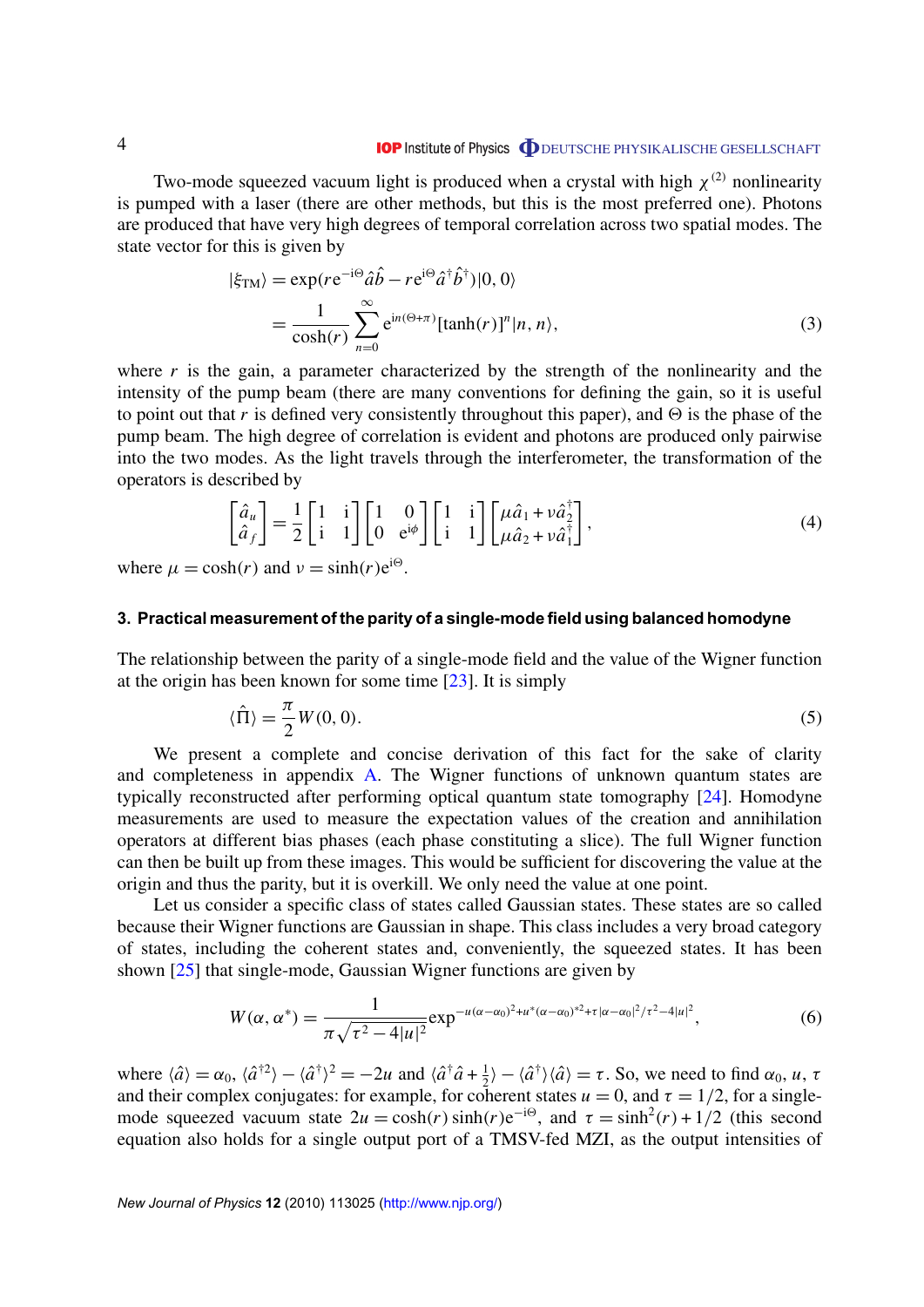<span id="page-6-0"></span>

**Figure 2.** An unknown light beam  $|\psi\rangle$  is mixed on a beam splitter with a strong coherent beam of known intensity and phase  $|\beta\rangle$ , called a local oscillator. Photodetectors are then placed at the output ports. These are connected to a postprocessing unit that carries out an intensity differencing. Thus the quadratures of the unknown light may be measured.

this device are independent of phase; this is discussed in detail in appendix  $\bf{B}$ ), where *r* is the gain. Single-mode squeezed vacuum states are defined as

$$
|\xi_{\rm SM}\rangle = e^{\frac{1}{2}(re^{-i\Theta}\hat{a}^2 - re^{i\Theta}\hat{a}^{\dagger 2})}|0\rangle. \tag{7}
$$

Also, since squeezing the vacuum state does not change the expectation values of its quadratures,  $\alpha_0 = 0$  for two-mode and single-mode squeezed vacuum. Hence, for the case of the squeezed vacuum state, we are left with

$$
W(0, 0) = \frac{1}{\pi \sqrt{\tau^2 - 4|u|^2}}.
$$
\n(8)

So now we need to only find  $\langle \hat{a}^\dagger \hat{a} \rangle$ , which is simply the intensity of the light. We also need to find  $\langle \hat{a}^{\dagger 2} \rangle$  or its complex conjugate, which is the expectation value of a non-Hermitian operator. Thus, it cannot be measured directly. However, the technique of balanced homodyning may be employed to determine it indirectly.

Our analysis is based on the fact that the Gaussian character of the input state does not change after it has gone through the interferometer, as the MZI is a linear device.

To begin, with let us take the standard example of balanced homodyne measurement, originally developed by Yuen and Chan [\[26\]](#page-13-0). The problem that homodyne techniques address is how to measure an, usually inaccessible, quadrature of the light field. The unknown light beam (represented by the state vector  $|\psi\rangle$ ), on which measurements are to be made, is mixed on a beam splitter with a strong coherent beam of known intensity and phase  $(|\beta\rangle)$ , called a local oscillator. Photodetectors are then placed at the output ports. See figure 2.

For the case of a 50:50 beam splitter, we utilize the standard transformations  $\hat{c} \rightarrow$ For the case of a 50:50 beam splitter, we utilize the standard transformations  $\hat{c} \rightarrow (\hat{a} + i\hat{b})/\sqrt{2}$  and  $\hat{d} \rightarrow (\hat{b} + i\hat{a})/\sqrt{2}$ . The intensity difference at the detectors in terms of the input operators is then given by

$$
\hat{N}_D = \hat{c}^\dagger \hat{c} - \hat{d}^\dagger \hat{d} = -\mathrm{i}(\hat{a}^\dagger \hat{b} - \hat{b}^\dagger \hat{a}).\tag{9}
$$

The expectation value of equation (9), taken at the input, is

$$
\langle \psi | \langle \beta | \hat{N}_{\text{D}} | \beta \rangle | \psi \rangle = -i|\beta| (\langle \hat{a}^{\dagger} \rangle e^{i\eta} - \langle \hat{a} \rangle e^{-i\eta}), \tag{10}
$$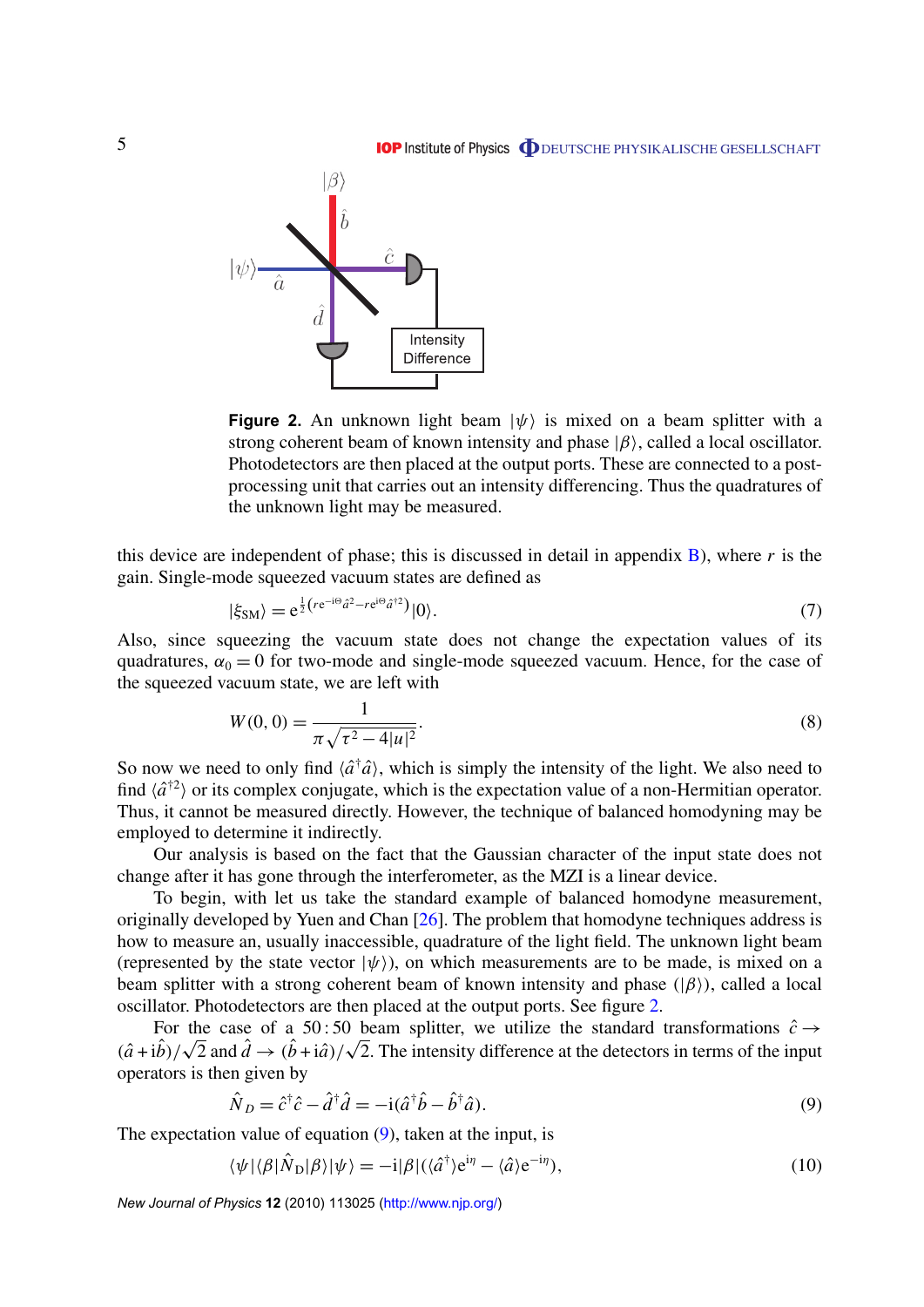#### **IOP** Institute of Physics **ODEUTSCHE PHYSIKALISCHE GESELLSCHAFT**



**Figure 3.** The setup we will discuss: a strong pump beam is sent in from the left. Some of the beam is peeled off for later use as a local oscillator, which can be blocked with a beam chopper or given a different phase with a controllable phase shift. The beam then goes through a frequency doubler before entering the TMSV MZI depicted in figure [1.](#page-4-0) Thus, the squeezed light and the reference beam are of the same frequency, and are phase locked. On output, one mode is mixed on a beam splitter with the local oscillator. After this, two detectors make intensity measurements on the final outputs, which are fed into a post-processor, which controls the bias phase and beam chopper placed in the local oscillator beam.

where  $\eta$  is the known phase of the local oscillator. Let us term this expectation value as  $Y(\eta)$ . Now we see that we can measure either  $\langle \hat{a}^{\dagger} \rangle$  or  $\langle \hat{a} \rangle$  of the unknown light field by making measurements at two different phases of the local oscillator,

$$
\langle \hat{a}^{\dagger} \rangle = \frac{Y(\pi/2) + iY(0)}{2|\beta|},
$$
  

$$
\langle \hat{a} \rangle = \frac{Y(\pi/2) - iY(0)}{2|\beta|}.
$$
 (11)

Closely related to this is our problem of measuring the second-order moments of squeezed light in order to obtain the Wigner function at the origin—and thus parity. We will need the secondorder moment  $\langle \hat{a}^{\dagger 2} \rangle$ . To do this, take the setup in figure 3. A strong pump beam is sent in from the left. Some of the beam is peeled off for later use as a local oscillator. The beam then goes through a frequency doubler before pumping an optical parametric amplifier (OPA). Thus the squeezed light and the reference beam are of the same frequency and are phase locked. The squeezed light then passes through a standard MZI, interacting with the phase to be measured. On output, one mode is mixed on a beam splitter with the local oscillator. After this, two detectors make intensity measurements on the final outputs, which are fed into a post-processor, which controls the bias phase, and beam chopper placed in the local oscillator beam according to a prescription, that will be discussed soon. This scheme is designed for measuring the second-order moments of the lower output port of the MZI.

First we guess the moment  $\hat{d}^{\dagger} \hat{d} \hat{c}^{\dagger} \hat{c}$ , which represents the intensity–intensity correlations between the two detectors. When this is propagated back through the beam splitter, it becomes

$$
\hat{d}^{\dagger}\hat{d}\hat{c}^{\dagger}\hat{c} \to \frac{1}{4}(\hat{a}_f^{\dagger 2}a_f^2 + \hat{b}^2\hat{a}_f^{\dagger 2} + \hat{b}^{\dagger 2}\hat{a}_f^2 + \hat{b}^{\dagger 2}\hat{b}^2). \tag{12}
$$

Taking the expectation value, we define the function

$$
X(\theta, |\beta|) \equiv 4\langle \hat{d}^{\dagger} \hat{d} \hat{c}^{\dagger} \hat{c} \rangle
$$
  
=  $\langle \hat{a}_f^{\dagger 2} \hat{a}_f^2 \rangle + |\beta|^2 e^{2i\theta} \langle \hat{a}_f^{\dagger 2} \rangle + |\beta|^2 e^{-2i\theta} \langle \hat{a}_f^2 \rangle + |\beta|^4,$  (13)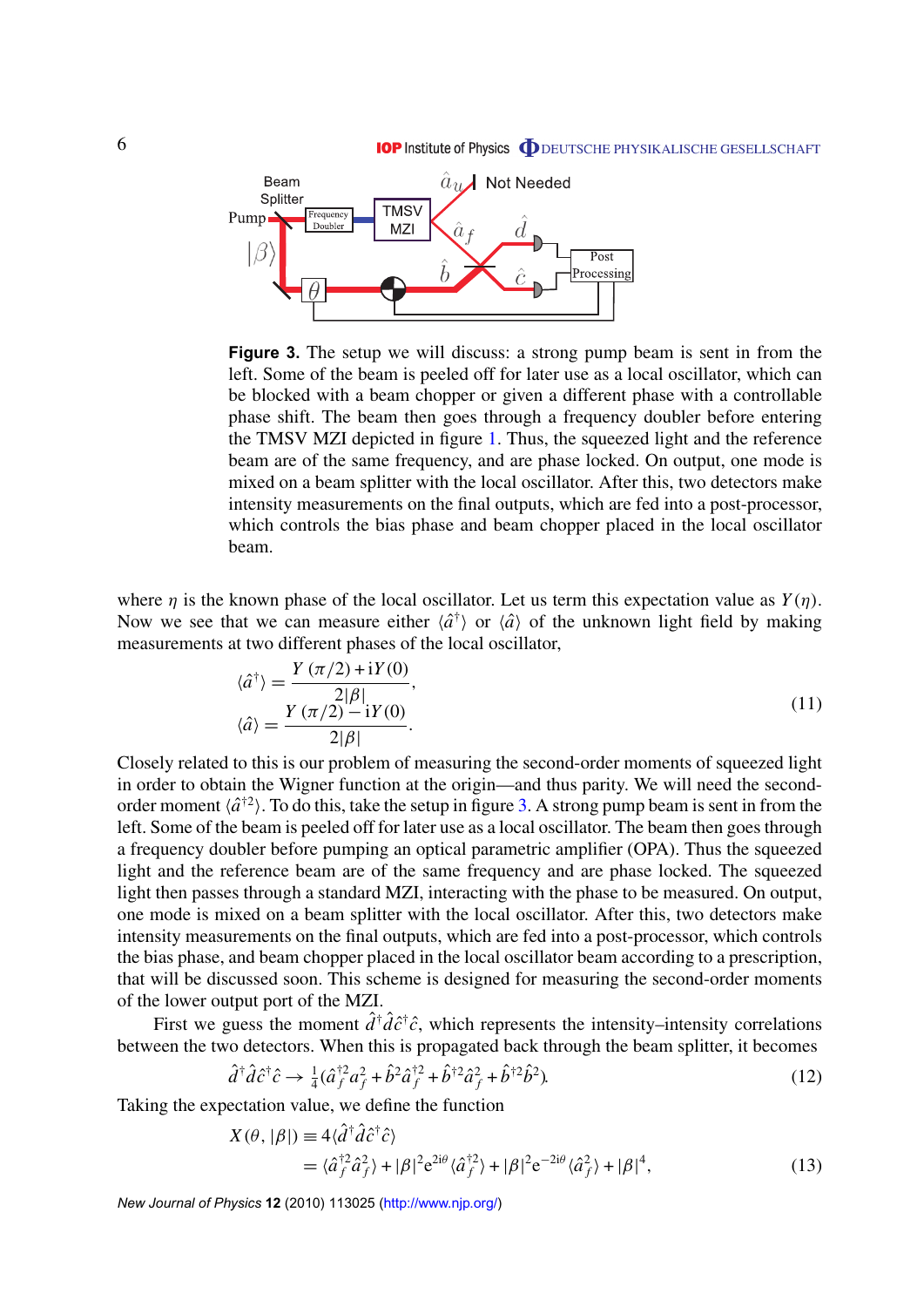<span id="page-8-0"></span>which constitutes a single measurement. It is  $\langle \hat{a}_f^{\dagger 2} \rangle$  $f_f^{\dagger 2}$  that we wish to obtain. We can accomplish this by making three X measurements at  $\theta = 0$ ,  $\theta = \pi/4$  and  $|\beta| = 0$  (i.e. when the beam is blocked with the beam chopper) and arranging them according to the prescription

$$
\langle \hat{a}_f^{\dagger 2} \rangle = \frac{1}{2i|\beta|^2} \left[ iX(0, |\beta|) + X(\pi/4, |\beta|) - (i+1)X(0, 0) - (i+1)|\beta|^4 \right]. \tag{14}
$$

We can obtain  $\langle \hat{a}^\dagger_{\beta} \rangle$  $f_{f}^{\dagger} \hat{a}_{f}$  asily with  $\langle \hat{d}^{\dagger} \hat{d} \rangle + \langle \hat{c}^{\dagger} \hat{c} \rangle - |\beta|^{2}$ . With this information and equation [\(8\)](#page-6-0), we can obtain the parity of a TMSV-fed MZI. It should be noted that we require three measurements to reconstruct parity. It is assumed that the phase varies on a time scale that is slower than the speed of the optical elements making the measurements.

But does this detection scheme really produce the same signal as parity? To answer this question we can remove any mention of parity from the calculation and directly compute the signal of the detection protocol. To do this, we employ an operator propagation technique. The operators at the output are related to the operators at the input by the matrix transformations in equation (15). The first matrix (from right to left) represents the Bogoliubov transformation of the OPA, where  $\mu = \cosh(r)$ ,  $\nu = \sinh(r)$  and r is the gain. The phase of the pump has been set to zero. The next four matrices represent the first beam splitter, the probe and control phases, the second beam splitter and the homodyning beam splitter. We can then write down the output operators that we use during detection in terms of the input operators, where taking the expectation values is more tractable. Despite this, a specially written computer code is still required for computing these expectation values. √

$$
\begin{bmatrix}\n\hat{a}_{u} \\
\hat{a}_{u}^{\dagger} \\
\hat{d}^{\dagger} \\
\hat{c}^{\dagger} \\
\hat{c}^{\dagger}\n\end{bmatrix} = \frac{1}{2\sqrt{2}} \begin{bmatrix}\n\sqrt{2} & 0 & 0 & 0 & 0 & 0 \\
0 & \sqrt{2} & 0 & 0 & 0 & 0 \\
0 & 0 & 1 & 0 & \mathbf{i} & 0 \\
0 & 0 & 0 & 1 & 0 & -\mathbf{i} \\
0 & 0 & 0 & 1 & 0 & -\mathbf{i} \\
0 & 0 & 0 & 0 & 1 & 0\n\end{bmatrix} \begin{bmatrix}\n1 & 0 & 0 & 0 & \mathbf{i} & 0 \\
0 & 1 & 0 & 0 & 0 & -\mathbf{i} \\
0 & 0 & \sqrt{2} & 0 & 0 & 0 \\
0 & 0 & 0 & 1 & 0 & \mathbf{i} \\
0 & 0 & 0 & 0 & 0 & 0 \\
0 & 0 & 0 & 0 & 0 & 1 \\
0 & 0 & 0 & 0 & 0 & 0\n\end{bmatrix} \begin{bmatrix}\n1 & 0 & 0 & 0 & \mathbf{i} & 0 \\
0 & 0 & 0 & \sqrt{2} & 0 & 0 \\
\mathbf{i} & 0 & 0 & 0 & 0 & \mathbf{i} \\
0 & 0 & 0 & 0 & 0 \\
0 & 0 & 0 & 0 & 0 \\
0 & 0 & 0 & 0 & 0 \\
0 & 0 & 0 & 0 & 1\n\end{bmatrix} \begin{bmatrix}\n1 & 0 & 0 & 0 & \mathbf{i} & 0 \\
0 & 1 & 0 & 0 & 0 & \mathbf{i} \\
\mathbf{0} & 0 & 0 & 0 & 0 \\
0 & 0 & \sqrt{2} & 0 & 0 & 0 \\
\mathbf{0} & 0 & 0 & 0 & 0 & 0 \\
0 & 0 & 0 & 0 & 0 & 0 \\
0 & 0 & 0 & 0 & 0 & 0 \\
0 & 0 & 0 & 0 & 0 & 0\n\end{bmatrix} \begin{bmatrix}\n\hat{a}_{1} \\
\hat{b} \\
\hat{b} \\
\hat{b} \\
\hat{c} \\
\hat{d} \\
\hat{d} \\
\hat{c} \\
\hat{c} \\
\hat{c} \\
\hat{c} \\
\hat{c} \\
\hat{d} \\
\hat{c} \\
\hat{d} \\
\hat{c} \\
$$

A single measurement of *X* evaluates to

$$
X(\theta, |\beta|) = \frac{1}{16} \left[ 11 + 16\beta^4 + \cos(2\phi) - 16\cosh(2r) + 16\beta^2(\cos(2\theta - \phi)\sin(\phi)\sinh(2r) - (\cos(2\phi) - 5)\cosh(4r) \right].
$$
 (16)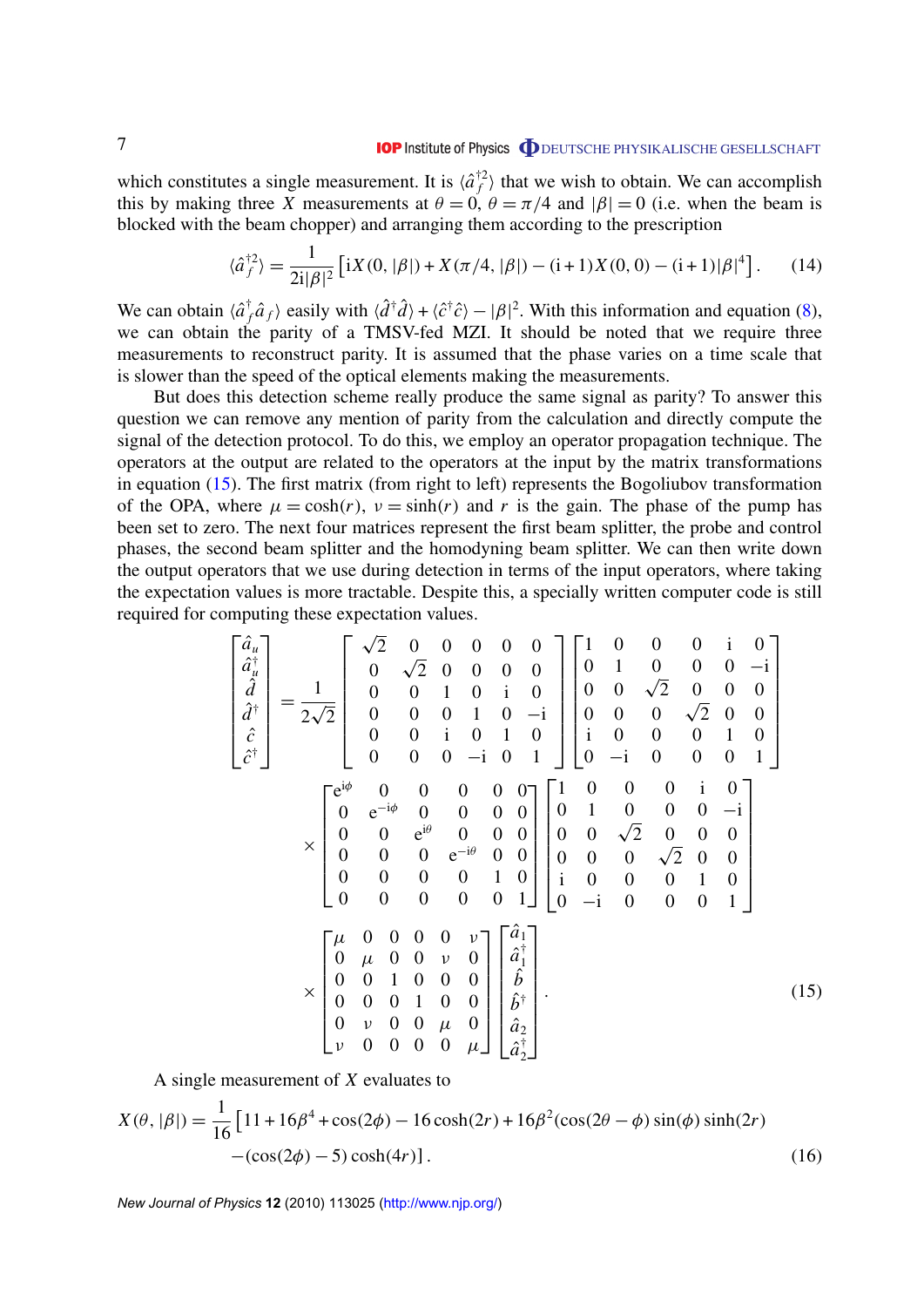<span id="page-9-0"></span>Making the three measurements and using equation  $(14)$ , we obtain

$$
\langle \hat{a}_f^{\dagger 2} \rangle = e^{-i\phi} \cosh(r) \sinh(r) \sin(\phi). \tag{17}
$$

For the sake of simplicity we take the device to be lossless, making  $\langle \hat{n}_f \rangle = \sinh^2(r)$ , as the intensity output of a TMSV-fed MZI is independent of phase, that is,

$$
\langle \text{out } |\hat{a}_f^\dagger \hat{a}_f | \text{ out} \rangle = \langle \text{out } |\hat{a}_u^\dagger \hat{a}_u | \text{ out} \rangle = \sinh^2(r). \tag{18}
$$

There is a quick and intuitive proof of this somewhat surprising outcome in appendix **B**.

Using equation [\(8\)](#page-6-0), we can write the signal of the detection protocol, *S*, in terms of these operators as

$$
S = \frac{1}{2\sqrt{(\langle \hat{n}_f \rangle + \frac{1}{2})^2 - |\langle \hat{a}_f^{\dagger 2} \rangle|^2}}.
$$
\n(19)

On substituting our calculated expectation values, equation (17), and making the choice of bias phase  $\phi \rightarrow \phi + \pi/2$ , this expression becomes

$$
S = \frac{1}{\sqrt{1 + \bar{n}(\bar{n} + 2)\sin^2(\phi)}},\tag{20}
$$

which is identical to the signal for parity detection given in [\[6\]](#page-13-0), where  $\bar{n}$  is the total average number of photons exiting the OPA and is equal to  $2\langle \hat{n}_f \rangle$ . Thus, we conclude that our homodyne technique exactly reproduces parity detection. Although we have not computed explicitly the quantum noise for this setup, it is reasonable to assume that since the signal is precisely the same, the noise will be equivalent. The calculated minimum detectable phase shift for the Anisimov *et al* setup is given in [\[6\]](#page-13-0) as

$$
\Delta \phi_{\min} \simeq \frac{1}{\sqrt{\bar{n}(\bar{n}+2)}}\tag{21}
$$

in the vicinity of  $\phi = 0$ . It needs to be pointed out that our scheme requires three to four interrogations of the light field, whereas a 'true' parity measurement would only require one. Thus, in principle, the  $\bar{n}$  in our scheme's sensitivity equation should be multiplied by a factor of three to four. However, in practice our scheme relies on very well developed detector technologies with short dead times; any potential alternative technology that might be developed to determine parity would probably not have the advantage of these quick detection times; thus it is likely that despite the additional measurements our scheme would be comparatively advantageous. Furthermore, it is worth making explicit that the closest competitor to our scheme—a full quantum-tomographic reading of the light field—would require hundreds of measurements to complete.

#### **4. Alternative setup**

We would also like to present an alternative setup for obtaining the parity of a TMSV MZI. This setup is presented in figure [4.](#page-10-0)

Here, instead of performing parity by proxy on only one port, we perform it on both simultaneously. Since we are making intensity measurements across two output modes, fluctuations that are not due to changes in phase may be subtracted out. This will allow noise that is endemic to the device to be compensated for. Furthermore, this may provide some robustness to loss, as we are now no longer ignoring half the light outputted from the device.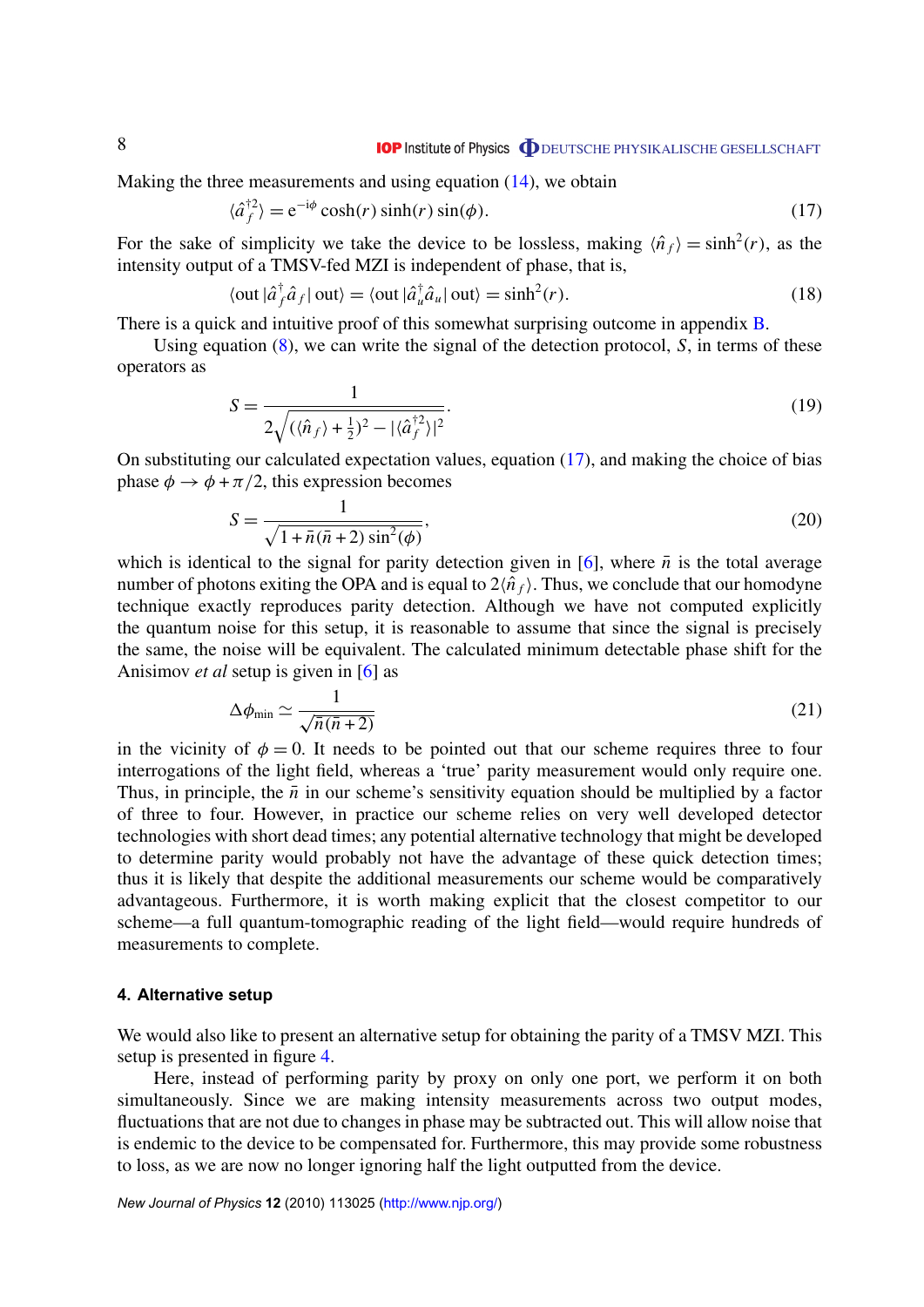<span id="page-10-0"></span>

**Figure 4.** The alternative setup: a strong pump beam is sent in from the left. Two beam splitters peel off some of the pump beam for use later as local oscillators for each output port. On output, both modes are mixed on a beam splitter with local oscillators. After this, four detectors make intensity measurements, which are fed into post-processors, which control the bias phases placed in the local oscillator beams and compute parity in both ports. Also, note that the beam choppers have been removed.

Also, note that the beam choppers have been removed; this is because this device also demonstrates an alternative way of eliminating the unwanted terms using only the controlled phase shift. Not using the beam chopper has the advantage of keeping a more consistent intensity on the photodetectors, which may allow for more sensitive devices to be used. The price of their removal, however, is that four measurements at four different settings of the bias phase are required (as opposed to only three in the previous setup).

It should be noted that the removal of the beam chopper is not related to the second set of photodetectors. This setup demonstrates two conceptually separate modifications. They are presented together because both are likely to be experimentally advantageous, even if conceptually more complicated than our original case.

Let us take the bottom port and redefine the *X* measurement as

$$
X'_{1}(\theta_{1}) \equiv 4\langle \hat{d}_{1}^{\dagger} \hat{d}_{1} \hat{c}_{1}^{\dagger} \hat{c}_{1} \rangle
$$
  
=  $\langle \hat{a}_{1f}^{\dagger 2} \hat{a}_{1f}^{2} \rangle + |\beta_{1}|^{2} e^{2i\theta} \langle \hat{a}_{1f}^{\dagger 2} \rangle + |\beta_{1}|^{2} e^{-2i\theta} \langle \hat{a}_{1f}^{2} \rangle + |\beta_{1}|^{4},$  (22)

where we are now no longer concerned with the intensity of the local oscillator. We can obtain the desired moment by making this measurement four times, at four different phases, according to the prescription

$$
\langle \hat{a}_{1f}^{\dagger 2} \rangle = \frac{\mathrm{i}X_1'(0) + X_1'(\pi/4) - \mathrm{i}X_1'(\pi/2) - X_1'(-\pi/4)}{4\mathrm{i}|\beta_1|^2}.
$$
 (23)

This can be used again to obtain parity, likewise for the upper port. Note that the measurement of parity on either the upper or lower port does not involve the other port, allowing two independent readings of the change in phase, adding a built-in redundancy.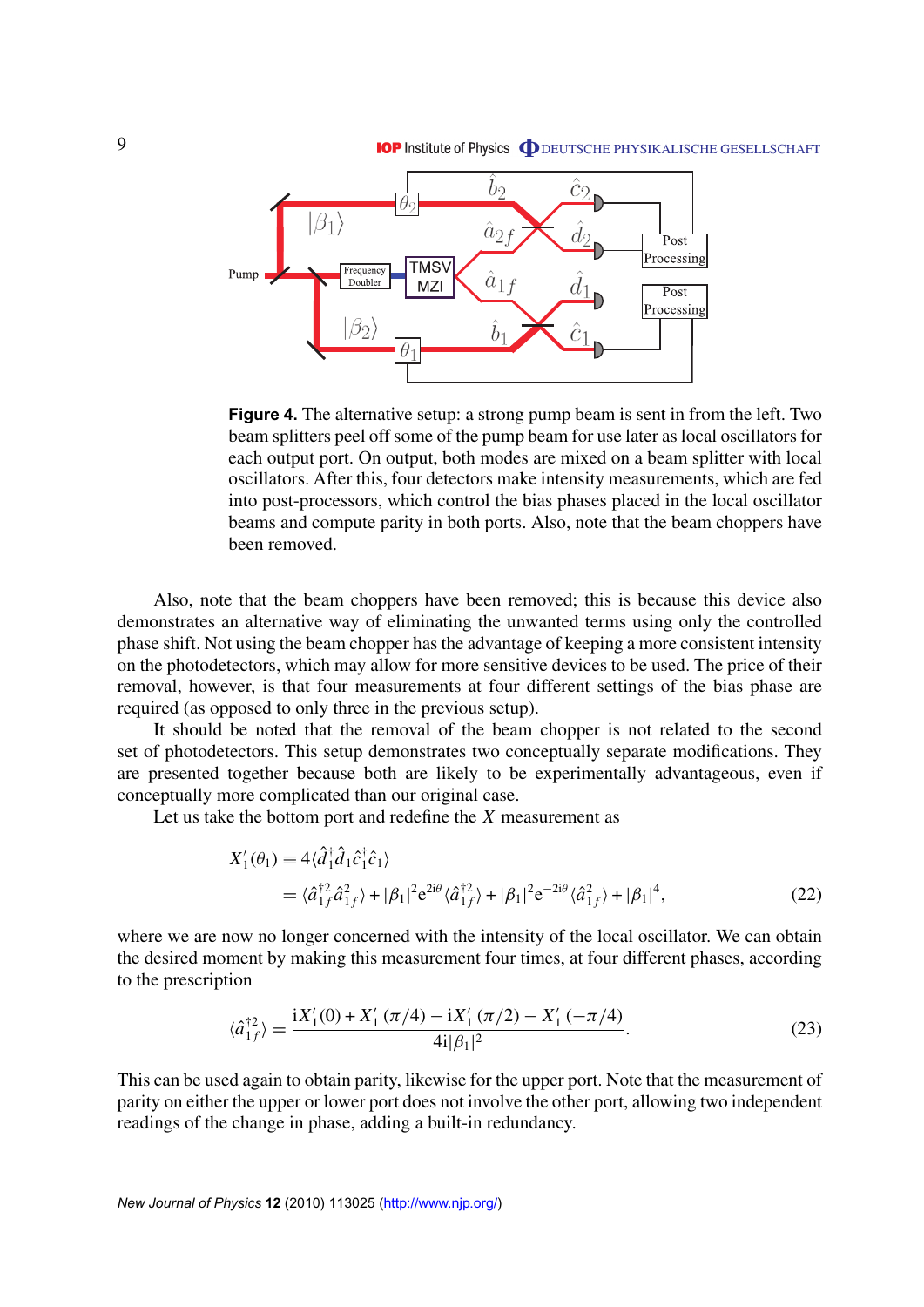#### <span id="page-11-0"></span>**5. Summary**

To conclude, we have devised a method by which the very desirable parity measurement may be performed on Gaussian states. We have shown in detail how to set up a parity detector for the specific case of squeezed light using homodyning, thus realizing the possibility of practical sub-Heisenberg phase estimation in an MZI. We also showed how, although the detection scheme mimics parity measurement, it may be considered conceptually independent and achieves exactly the same signal as parity.

It is also useful to point out that the parity of non-Gaussian fields may be obtained via equation [\(5\)](#page-5-0); however, in this case a measurement of the full Wigner distribution, using quantum state tomography, is required.

#### **Acknowledgments**

WNP acknowledges the Louisiana Board of Regents and The Department of Energy for funding. In addition, JPD and PMA acknowledge support from the Army Research Office, the Boeing Corporation, the Foundational Questions Institute, the Intelligence Advanced Research Projects Activity and the Northrop-Grumman Corporation.

#### **Appendix A**

First, start with the characteristic function of the Wigner function  $C_W = Tr[\hat{\rho}\hat{D}(\lambda)]$ , where  $\hat{\rho}$  is the density matrix, and  $\hat{D}(\lambda)$  is the displacement operator. Accordingly, the Wigner function is defined by

$$
W(\alpha, \alpha^*) = \frac{1}{\pi^2} \int d^2 \lambda e^{\lambda^* \alpha - \lambda \alpha^*} C_W(\lambda), \tag{A.1}
$$

which at the origin then becomes

$$
W(0, 0) = \frac{1}{\pi^2} \int d^2 \lambda \text{Tr} [e^{\lambda \hat{a}^\dagger - \lambda^* \hat{a}} \hat{\rho}].
$$
 (A.2)

Now using the Cambell–Baker–Hausdorf (CBH) theorem,  $e^{\hat{A}+\hat{B}} = e^{-1/2[\hat{A},\hat{B}]}e^{\hat{A}}e^{\hat{B}}$  (as long as  $\hat{A}$ and  $\hat{B}$  commute with their commutator), we rewrite

$$
W(0,0) = \frac{1}{\pi^2} \int d^2 \lambda e^{-1/2|\lambda|^2} \langle e^{\lambda \hat{a}^\dagger} e^{-\lambda^* \hat{a}} \rangle,
$$
 (A.3)

keeping in mind that the trace over the density matrix tensored with an operator is the expectation value of that operator. Expanding out the exponentials yields

$$
W(0,0) = \frac{1}{\pi^2} \int d^2 \lambda e^{-1/2|\lambda|^2} \left\langle \sum_{q=0}^{\infty} \frac{(\lambda \hat{a}^{\dagger})^q}{q!} \sum_{p=0}^{\infty} \frac{(-\lambda^* \hat{a})^p}{p!} \right\rangle
$$
  
= 
$$
\int_0^{\infty} \int_0^{2\pi} d|\lambda| d\theta |\lambda| \frac{e^{-1/2|\lambda|^2}}{\pi^2} \left\langle \sum_{p=q} \frac{(-|\lambda|^2)^p \hat{a}^{\dagger p} \hat{a}^p}{(p!)^2} + \sum_{p \neq q} \frac{(-1)^p |\lambda|^{p+q} e^{i\theta(q-p)} \hat{a}^{\dagger q} \hat{a}^p}{p!q!} \right\rangle.
$$
(A.4)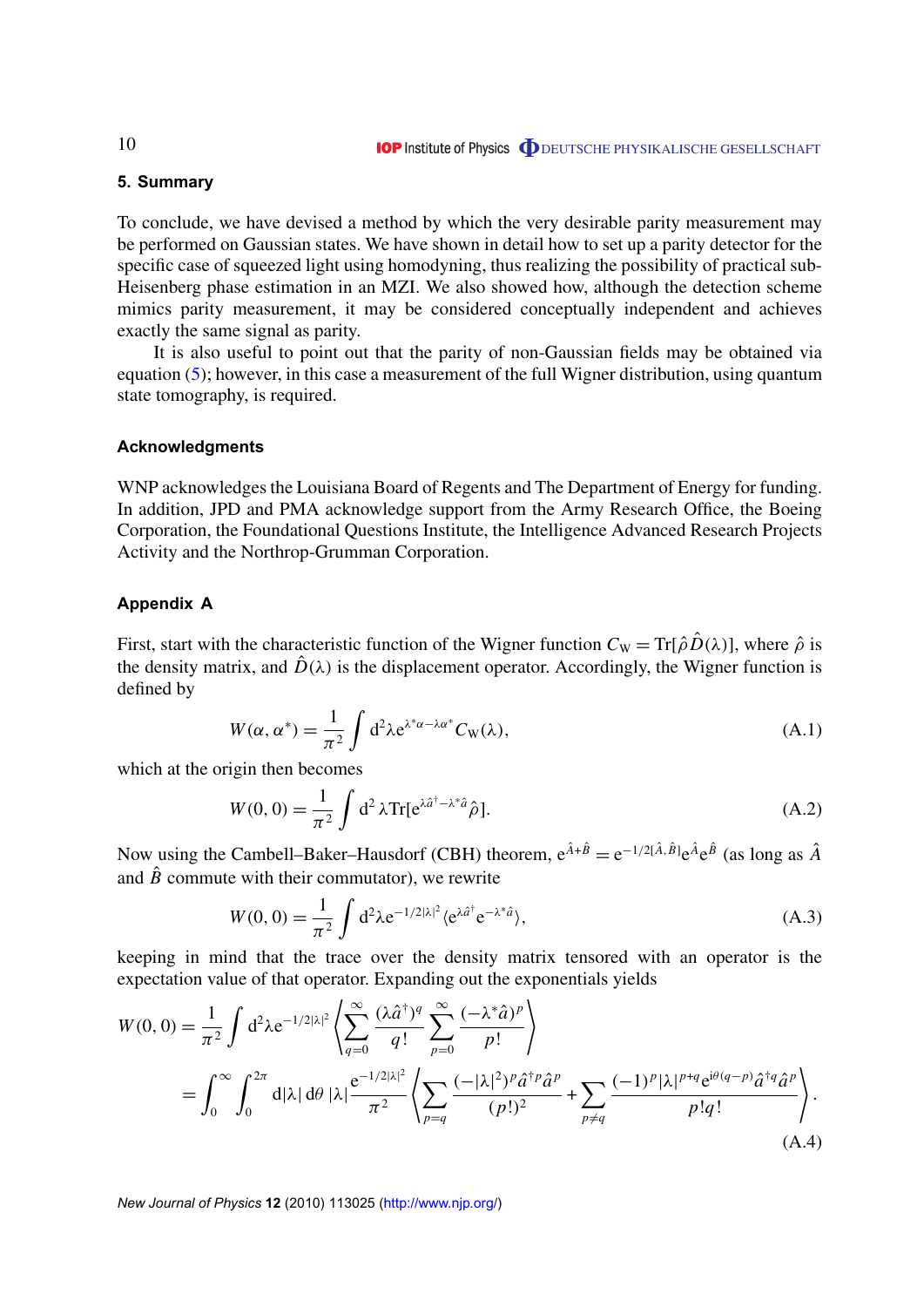#### **IOP** Institute of Physics **ODEUTSCHE PHYSIKALISCHE GESELLSCHAFT**

<span id="page-12-0"></span>In the second line, we have switched to polar coordinates ( $\lambda = |\lambda| e^{i\theta}$ ) and rearranged the sums into terms where  $p = q$  and terms where  $p \neq q$ . Now note that

$$
\int_0^{2\pi} d\theta \, e^{i\theta x} = 0 \tag{A.5}
$$

for all integers *x*. So all the terms in the second sum integrate to zero and we have, after some rearranging,

$$
W(0,0) = \frac{1}{\pi^2} \sum_{p} \int_0^{\infty} \int_0^{2\pi} d|\lambda| d\theta \, |\lambda| e^{-1/2|\lambda|^2} (-|\lambda|^2)^p \left\langle \frac{\hat{a}^\dagger^p \hat{a}^p}{(p!)^2} \right\rangle. \tag{A.6}
$$

The integral over  $|\lambda|$  is not trivial but it can be changed to a known form with some substitution; the integral over  $\theta$  is straightforward, leaving

$$
W(0, 0) = \frac{1}{\pi} \sum_{p} \frac{(-1)^p 2^{p+1}}{p!} \left\langle \frac{\hat{a}^{\dagger p} \hat{a}^p}{(p!)^2} \right\rangle
$$
  
= 
$$
\frac{2}{\pi} \sum_{n=0}^{\infty} C_n \langle n | \sum_{p=0}^{n} \frac{(-2)^p}{p!} \hat{a}^{\dagger p} \hat{a}^p | n \rangle,
$$
 (A.7)

where in the second line the expectation value is taken to be explicitly in the number basis (note that the sum over  $p$  can now only extend to  $n$ ). The operators acting on the right number state produce

$$
W(0, 0) = \frac{2}{\pi} \sum_{n=0}^{\infty} C_n \sum_{p=0}^{n} {n \choose p} (1)^n (-2)^p,
$$
 (A.8)

where all the factorials have been written as *n*-choose-*p*. Also note that we have multiplied by one. The sum over p is now clearly the binomial expansion of  $(1-2)^n$ . And so all that remains is

$$
W(0, 0) = \frac{2}{\pi} \sum_{n=0}^{\infty} C_n (-1)^n = \frac{2}{\pi} \langle (-1)^{\hat{N}} \rangle,
$$
\n(A.9)

the expectation value of the parity operator times a constant. QED.

#### **Appendix B**

We now show why the intensity of a TMSV MZI is independent of phase. This effect is due to the fact that when a two-mode, squeezed vacuum state,  $|\xi_{TM}\rangle$ , is incident on both ports of a 50 : 50 beam splitter, for example in figure [1,](#page-4-0) the output is the product of two single-mode, squeezed vacuum states,  $|\xi_C\rangle|\xi_D\rangle$ , where *C* and *D* label the modes. Thus, for beam splitter and phase shift transformations:  $\hat{B}$  and  $\hat{P}$ , the intensity of output mode f can be written as

$$
I_{f} = \langle \xi_{TM} | \hat{B}^{\dagger} \hat{P}_{C}^{\dagger} \hat{B}^{\dagger} \hat{a}_{f}^{\dagger} \hat{a}_{f} \hat{B} \hat{P}_{C} \hat{B} | \xi_{TM} \rangle
$$
  
\n
$$
= \langle \xi_{C} | \langle \xi_{D} | \hat{P}_{C}^{\dagger} \hat{B}^{\dagger} \hat{a}_{f}^{\dagger} \hat{B} \hat{B}^{\dagger} \hat{a}_{f} \hat{B} \hat{P}_{C} | \xi_{C} \rangle | \xi_{D} \rangle
$$
  
\n
$$
= \langle \xi_{C} | \langle \xi_{D} | \hat{P}_{C}^{\dagger} (\hat{C}^{\dagger} - i \hat{D}^{\dagger}) (\hat{C} + i \hat{D}) \hat{P}_{C} | \xi_{C} \rangle | \xi_{D} \rangle
$$
  
\n
$$
= \langle \xi_{C} | \langle \xi_{D} | \hat{C}^{\dagger} \hat{C} + \hat{D}^{\dagger} \hat{D} - i \hat{D}^{\dagger} \hat{C} e^{i\phi} + i \hat{C}^{\dagger} \hat{D} e^{-i\phi} | \xi_{C} \rangle | \xi_{D} \rangle.
$$
  
\n(B.1)